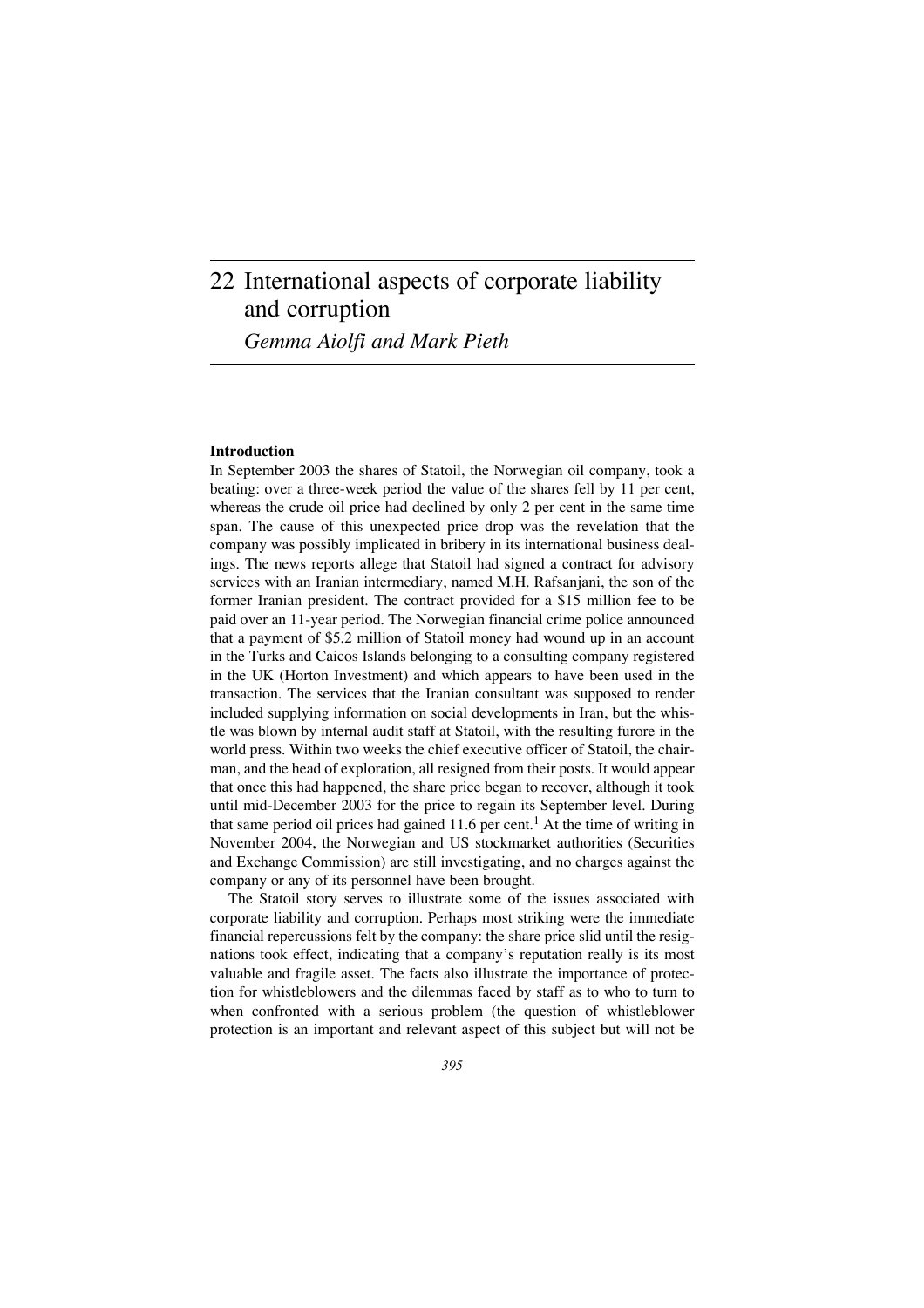addressed here). The question also arises what might constitute suitable sanctions for a company found liable for bribe payments. We shall return to the issue of sanctions and their corollary of preventive measures later on.

Although Statoil has not been indicted, the facts do provide a useful example that highlights where 'corporate liability' might attach in connection with acts of bribery. First, with respect to the consulting company mentioned above – a small company in a major financial centre with an account located offshore to facilitate the collection of funds for later disbursement. The risk of corporate vehicles, such as international business corporations, foundations, and trusts and so on, being misused for illegal purposes is well known (OECD, 2001). Second, corporate liability might attach to the intermediaries executing the transactions involved in paying the bribes, such as banks or other financial intermediaries which may act as conduits, enabling illicit funds to flow.<sup>2</sup> In the Statoil case, investigations are also being conducted by Swiss authorities into the role played by certain banks, according to media reports.3 Under some circumstances, these financial intermediaries may be accused of complicity in these transactions, rendering them liable to charges of money laundering.4 Third, companies engaged in international trade which may engage in illicit payments to foreign public officials in order to obtain or retain business. This last group is the subject matter of this chapter. The following questions will be addressed are. When may a legal entity be held liable for bribery of a foreign public official when the offence is committed by its officers or employees? What sanctions should be imposed and what preventive measures might be appropriate for multinational enterprises competing for business globally? Before considering these issues, the legal and historical context of the development of international anti-corruption law will be briefly outlined, followed by an overview of the main relevant international instruments.

# **From Watergate to the world**

All of the industrialised countries and many in the developing world passed laws in the nineteenth and early twentieth centuries that made the bribery of public officials illegal. For example, England enacted the Corrupt Practices Act in 1883 and the Public Bodies Corrupt Act in 1889, and current laws date back to 1906. Countries like Canada, Denmark, France (as early as 1810), Germany, Italy, the Netherlands, Spain and Switzerland similarly adopted provisions in their criminal codes to address this issue. The USA passed the Federal Practices Act in 1910 (repealed in 1972 and replaced by the Federal Election Campaign Act). All these laws were restricted to the bribery of domestic (that is national) officials (Timothy Martin, 1999). It was not until the Watergate scandal in the 1970s revealed the widespread practice of US companies paying bribes when engaging in contracts abroad that the extraterritorial leap was made by the USA. The payment of bribes to foreign public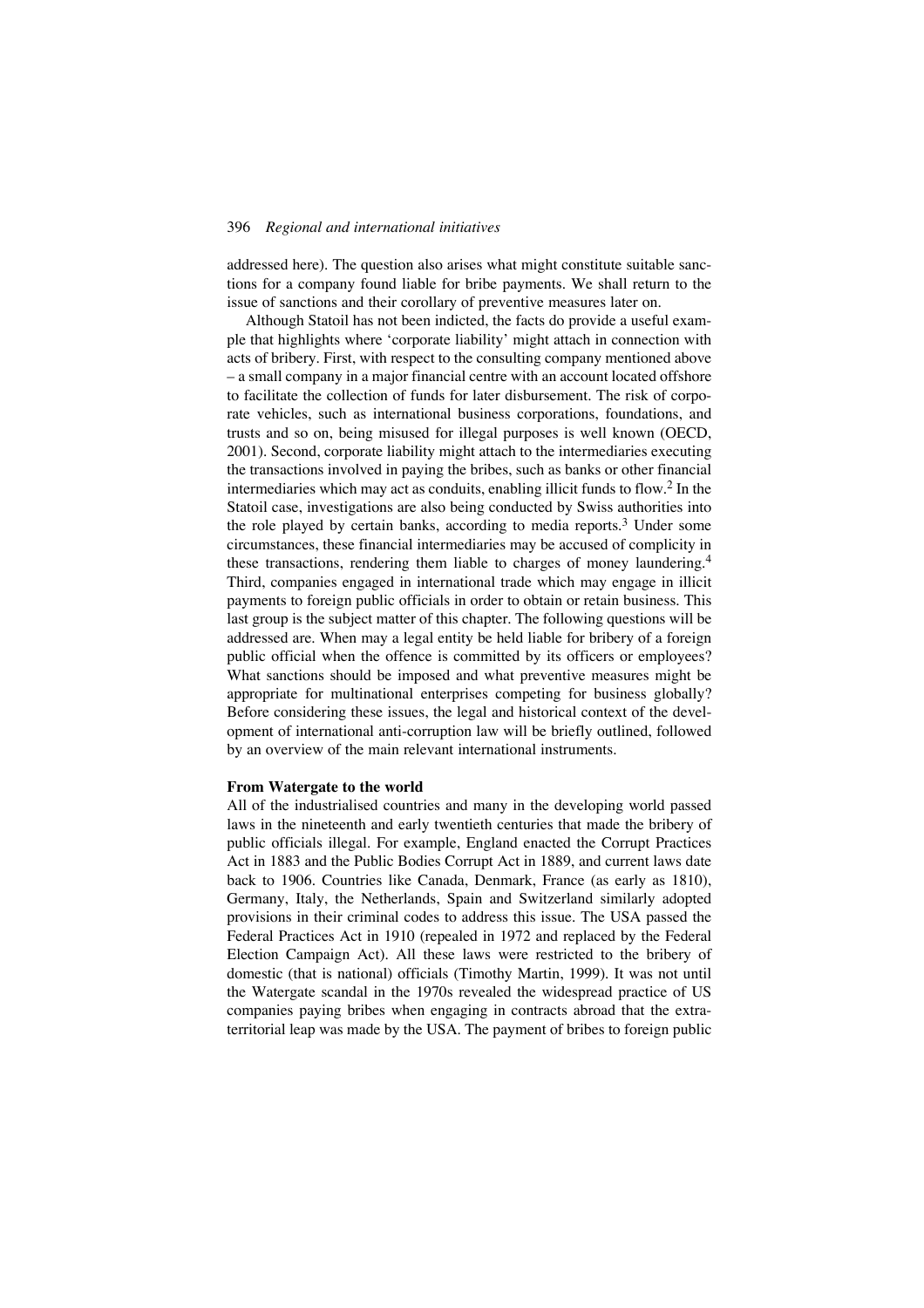officials by natural and legal persons was subsequently criminalised. The Foreign Corrupt Practices  $Act^5$  was later to become the catalyst for change at the international level, although not before early attempts to address the question at the UN failed (Brademas and Heimann, 1999). The motivation for American companies to push for an international approach was the recognition that they were at a competitive disadvantage compared to their foreign competitors, who not only could pay with impunity but could also invariably deduct these payments for tax purposes (Hines, 1995; US Department of Commerce, 1995).

Renewed efforts for a multilateral approach were made by the USA in 1993 under the Clinton administration. The conclusion of the Cold War prompted the USA to focus its attention on global economics, and the problem of the socalled 'supply side' of bribery by corporate entities was given high priority. The organisation chosen to pursue this multilateral approach was the Organisation for Economic Cooperation and Development (OECD), which had been working on the topic since 1989. Other organisations had also been tackling this problem for quite some time. The Rules of Conduct on Extortion and Bribery in International Business Transaction of the International Chamber of Commerce (ICC) were first published in 1977 and updated in 1996. These rules prohibit extortion and bribery as such, and are not just confined to bribery to obtain or retain business (the scope of the OECD Convention).<sup>6</sup> The anti-corruption non-governmental organisation (NGO) Transparency International, founded in 1993, has attained a high profile and developed a worldwide network of chapters. It seeks to prevent and eradicate corruption through dialogue and partnerships with business and governments.<sup>7</sup> International financial institutions such as the World Bank also began to take up the issue by acknowledging that corruption was not solely a political problem but also an economic one that had to be tackled through a multi-pronged approach (World Bank, 1997). It introduced a policy that permits investigating complaints of corruption and where sufficient grounds exist, companies and governments risk being blacklisted. Evidence of corruption could mean that the World Bank would cancel financing and/or prevent a company from taking part in contracts financed by the bank. $8$  The confluence of these political and civil society developments indicate the extent to which the climate had changed, and provide the backdrop for what had been brewing at the OECD since 1989.

The OECD deliberations resulted in a recommendation in May 1994, a 'soft law' document that outlined the issues for the future.<sup>9</sup> The next few years saw the participants address the issues in more detail and the outcome was a further 'soft law' instrument with more prescriptive language. This revised recommendation of May 1997 provided for monitoring the implementation of the recommendation by member states. It was soon followed by the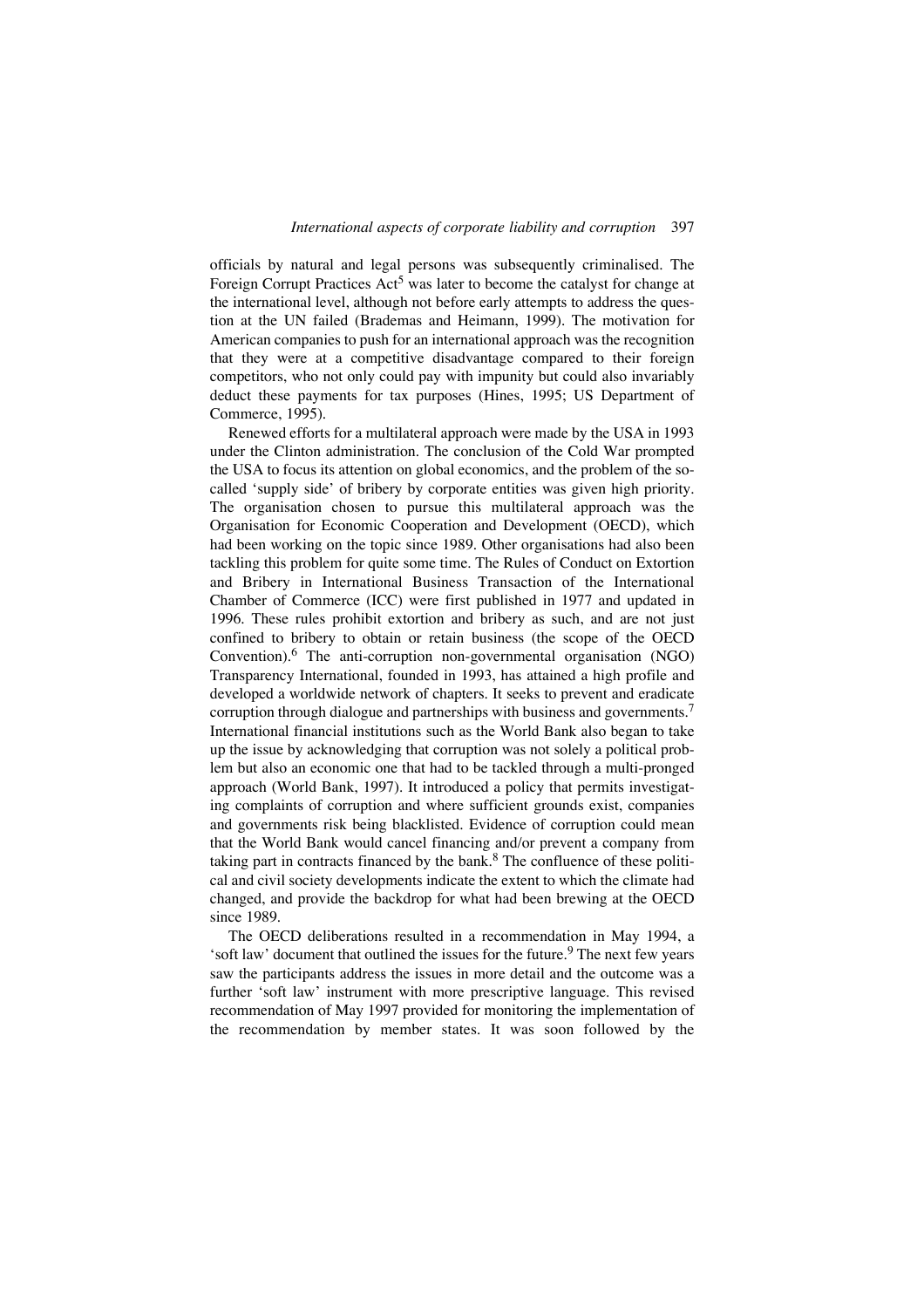Convention on Combating Bribery of Foreign Public Officials in International Business Transactions (hereafter the OECD Convention).<sup>10</sup> As at June 2004, 35 countries had signed and ratified the convention, almost all had undergone a first phase of monitoring their implementing legislation, and 13 have been submitted to the second phase to assess the efficacy of their legislation in practice. The rapidity with which the OECD Convention was ratified and implemented is unprecedented in international law.

The EU and the Council of Europe have developed regional instruments which include provisions for dealing with the question of corporate legal liability for corrupt practices. The UN Convention Against Corruption, signed in December 2003 and entering into force after ratification by 30 states, also includes an article on the liability of legal persons.<sup>11</sup>

#### **An overview of the provisions of the international instruments**

The aforementioned regional and international instruments establish the liability of legal persons engaging in corrupt practices This liability may be criminal, administrative and/or civil in nature. The European instruments are relatively more detailed on the standard of liability and also identify the range of entities covered. The relevant provisions are:

- 1. *OECD Convention*: Article 2 on the liability of legal persons and Article 3 concerning sanctions.
- 2. The *European Union Second Protocol* of 19 June 1997 is drawn up on the basis of article  $K.3(2)(c)$  of the Treaty on European Union on the Fight Against Corruption Involving Officials of the European Communities or Officials of member states of the European Union (26 July 1995) to the Convention on the Protection of European Communities' Financial Interests (26 May 1997). This convention does not itself provide for the liability of legal persons but provides for criminal liability for heads of businesses. The relevant provisions of the EU 2nd Protocol are Article 1 on the definition of legal persons, Article 3 on their liability and Article 4 on sanctions (*Official Journal* C 221, 19 July 1997).
- 3. The *Council of Europe Criminal Law Convention on Corruption* (hereinafter CoE Convention) of 27 June 1999: Article 1 concerns the definition of legal persons, Article 18 their liability and Article 19 on sanctions.
- 4. The *UN Convention Against Corruption*: Article 26 defines the liability of legal persons.

#### *The definition of legal persons*

The UN Convention, the main text of the OECD Convention and its commentaries<sup>12</sup> do not include a definition of 'legal persons'. The EU 2nd Protocol and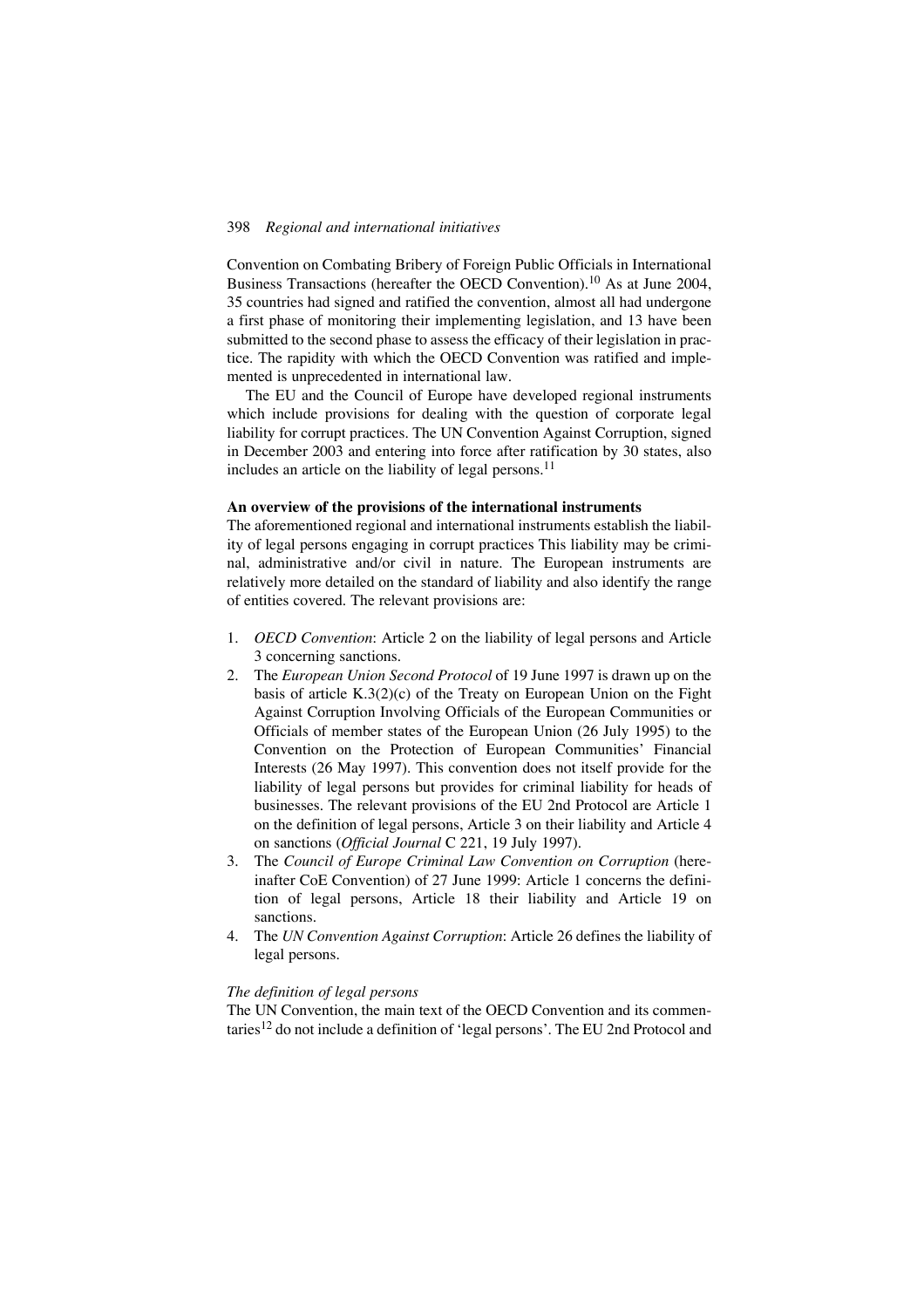the CoE Convention provide for the same definition and put the onus upon domestic legislation to clarify the point: ' "Legal person" shall mean any entity having such status under the applicable national law, except for States or other public bodies in the exercise of State authority and for public international organizations'.

*Private entities* Parties to the OECD Convention<sup>13</sup> as well as EU countries include private incorporated companies as legal persons liable for bribery.

*Public entities* The exclusion of public entities in the EU and CoE instruments is clarified in the latter's explanatory report.<sup>14</sup> 'State or other public bodies exercising State authority, such as ministries or local government bodies as well as public international organizations such as the Council of Europe' are expressly excluded from the scope of the definition of legal persons potentially liable for bribery. Furthermore, 'the exception refers to the different levels of government: State, Regional or local entities exercising public powers'. This exemption is included in the legislation of most EU and other OECD countries (for example: Belgium, Greece, Italy, Mexico – which excludes all public authorities – and the USA. In France the liability is not applicable to the state but can be applied to local authorities).

The report states the rationale in the following terms:

The reason is that the responsibilities of public entities are subject to specific regulations or agreements/treaties, and in the case of public international organization, are usually embodied in administrative law. . . . A contracting State may, however, go further as to allow the imposition of criminal law or administrative law sanctions on public bodies as well.

In relation to the question of how to treat state-owned and state-controlled enterprises, the report states that the exclusion of public entities 'is not aimed at excluding responsibility of public enterprises'. It does not, however, define a public enterprise.

#### *Standard of liability*

The OECD and UN Conventions are similar in their approaches. Article 26 of the UN Convention provides that:

1. Each State Party shall adopt such measures as may be necessary, consistent with its legal principles, to establish the liability of legal persons for participation in the offences established in accordance with this Convention.

Article 2 of the OECD Convention provides that: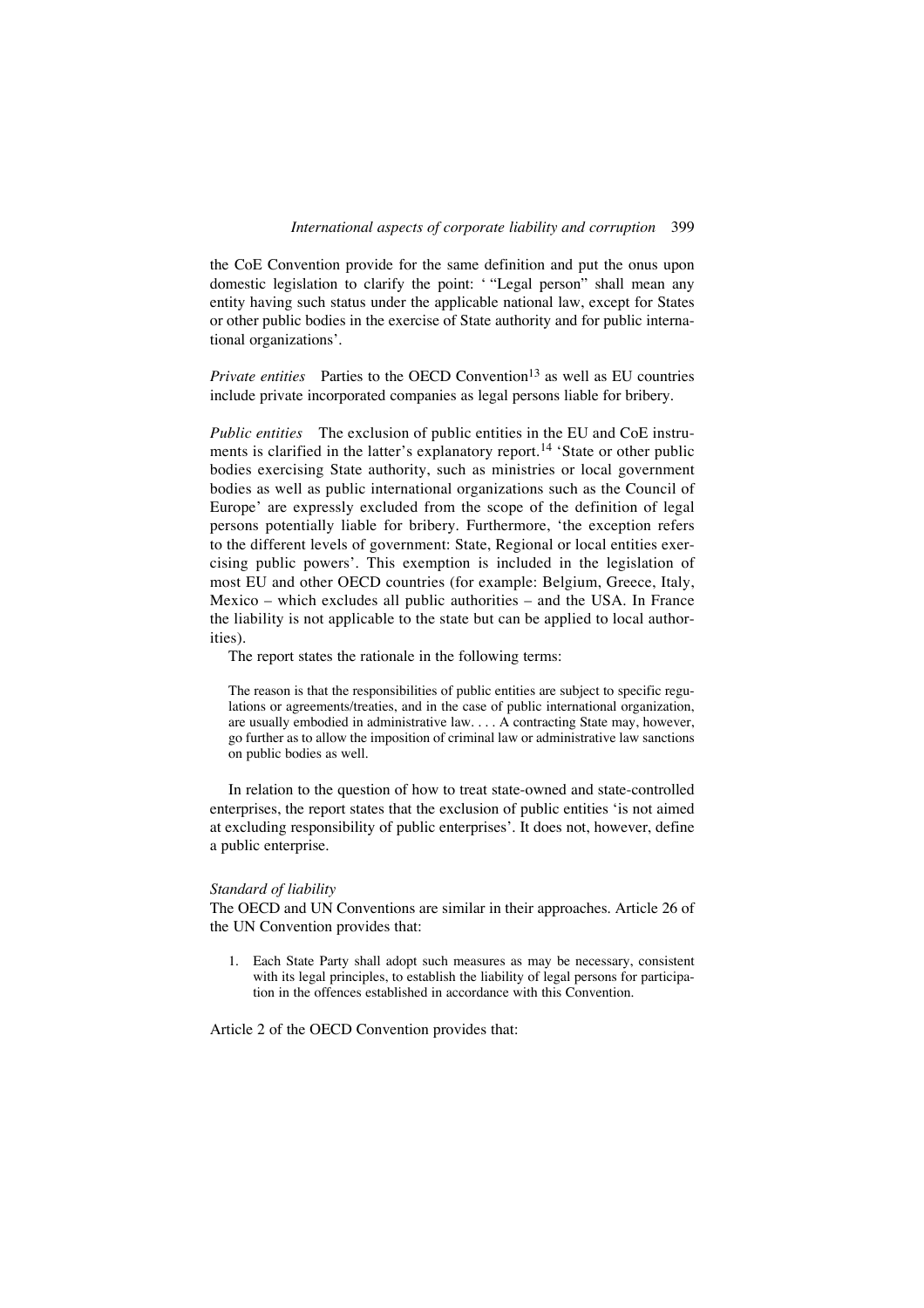Each Party shall take such measures as may be necessary, in accordance with its legal principles, to establish the liability of legal persons for the bribery of a foreign public official.

The European provisions develop a more comprehensive approach to the required standard, and there is no significant difference between Article 18 of the CoE Convention and Article 3 of the EU 2nd Protocol, which reads as follows:

- 1. Each member state shall take the necessary measures to ensure that legal persons can be held liable for fraud, active corruption and money laundering committed for their benefit by any person, acting either individually or as part of an organ of the legal person, who has a leading position within the legal person, based on
	- a power of representation of the legal person, or
	- an authority to take decisions on behalf of the legal person, or
	- an authority to exercise control within the legal person,
	- as well as for involvement as accessories or instigators in such fraud, active corruption or money laundering or the attempted commission of such fraud.
- 2. Apart from the cases already provided for in paragraph 1, each Member State shall take the necessary measures to ensure that a legal person can be held liable where the lack of supervision or control by a person referred to in paragraph 1 has made the commission of a fraud or an act of active corruption or money laundering for the benefit of that legal person by a person under its authority.
- 3. Liability of a legal person under paragraphs 1 and 2 shall not exclude criminal proceedings against natural persons who are perpetrators, instigators or accessories in the fraud, active corruption or money laundering.

*The 'for the benefit of the legal person' criterion* According to the EU and CoE provisions, and in contrast to the OECD Convention, there are certain criteria to be met in order for a legal person to be held liable for bribery offences. There are three interpretations of these criteria at the national level. The first refers to the objective of the act: committed for the benefit of, or on behalf of the legal person. The second criterion is either used cumulatively with the first, or alternatively, requires that the act be 'in connection/relative to the business' of the legal person. Third, in some jurisdictions the narrower criterion of the infringement of duties by the perpetrator is used. Each of these interpretations will be examined below.

1. *Of benefit to the legal person*: This is a common requirement in many jurisdictions (such as the USA, Iceland, Italy and Canada where the phrase has been interpreted to mean 'by design, or result partly for the benefit of'). German law states that the 'legal entity . . . has gained, or was supposed to have gained, a profit'. Other countries like Belgium, France, Norway and Poland use the term 'on behalf of', drawing on the language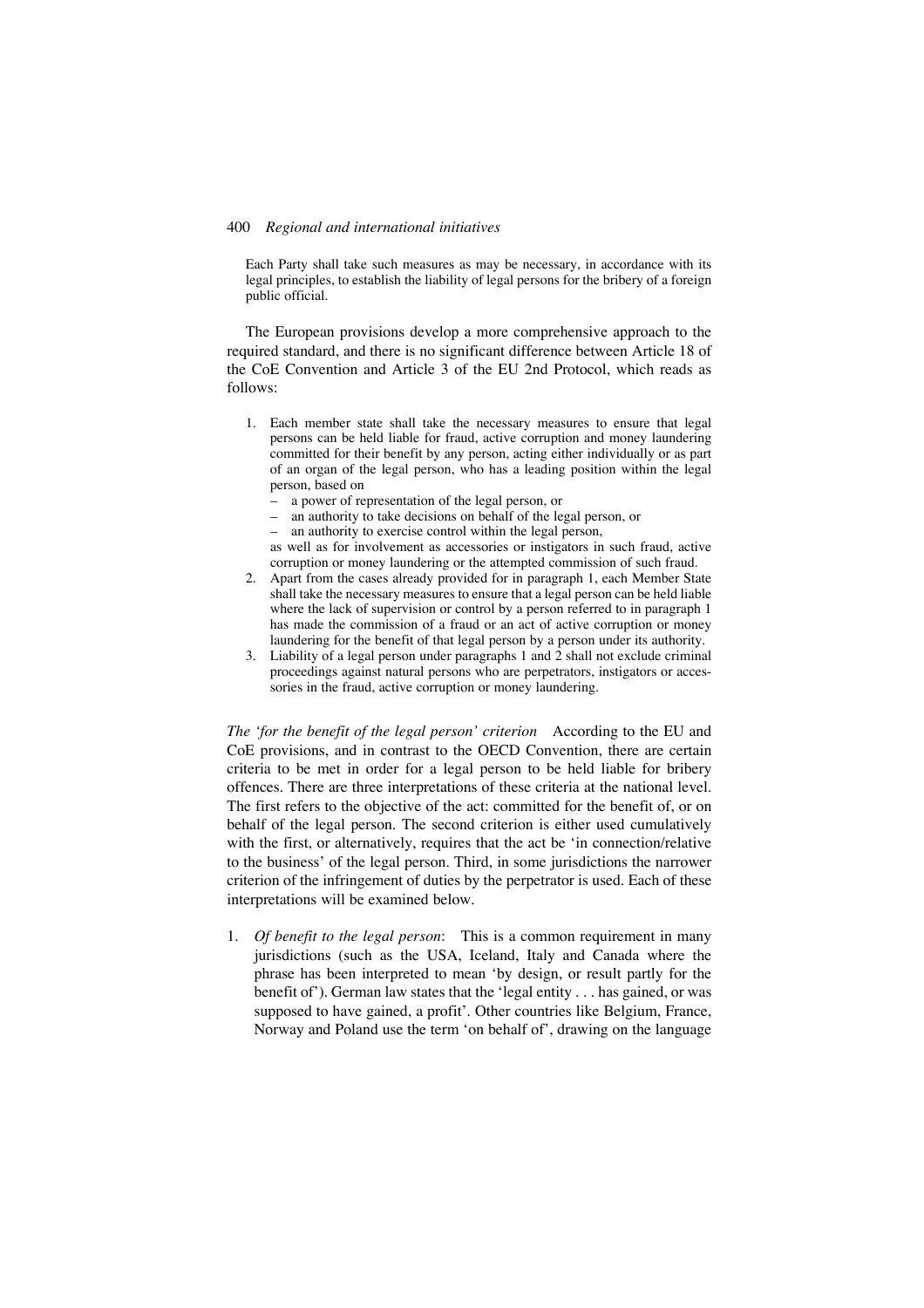of the CoE explanatory report. Under French law, criminal responsibility will be incurred if the acts have been committed on behalf of the company in the broadest sense, namely in the course of activities intended to advance the organisation, operation or objectives of the legal person, even where there is no resultant benefit or advantage. Greece, on the other hand, requires clear proof that the benefit is actually realised. Several States (Belgium, France, Italy, Norway and the USA) justify this causal link to differentiate the situation where the natural person is acting purely in his/her own interest or even against the interest of the legal person.

2. *In connection/relation to the business of the legal person* This requirement is found in some national laws either as an alternative (in Japan, Korea and the UK) or in addition (Canada, USA) to the benefit to the legal person mentioned above. In the UK, the criterion finds expression in case law that states that the offence be committed 'in connection with the business of the legal person and 'within the scope of the authority of the representative'. Mexico adds the requirement that the offence must have been committed in the name or on behalf of the legal entity using means provided by the entity itself.

The distinction between (1) and (2) above is not always clear. For example, Finnish law provides that the offence has to be committed 'in [the legal person's] operations', referring to the sphere in which the crime has to occur. This is further defined such that the 'offence shall be deemed to have been committed in the operation of a corporation if the offender has acted on behalf of, or for the benefit of the corporation': in other words, back to the aim of the offence.

3. *Infringement of duties* An additional criterion in some countries (Germany, Italy, Sweden) is the requirement of infringement of duties. German law states, as an alternative to acts committed on behalf of the legal person, that 'legal entities can be liable for fines, if a "person" has committed a crime or an administrative offence by means of which duties incumbent upon the legal entity or association have been violated'. Italy refers to 'duties connected with the functions of the responsible person'. Finally, Swedish law provides that the illegal act committed when carrying out business activities 'entailed gross disregard for the special obligations associated with the business activities or to be otherwise of a serious kind'.

*The 'leading person' criterion* The 'identification' doctrine underwent most of its development within the Anglo-Saxon tradition in a series of cases reported in 1944 (*D.P.P. v. Kent & Sussex Contractors, Ltd* (1944); *R. v I.C.R.*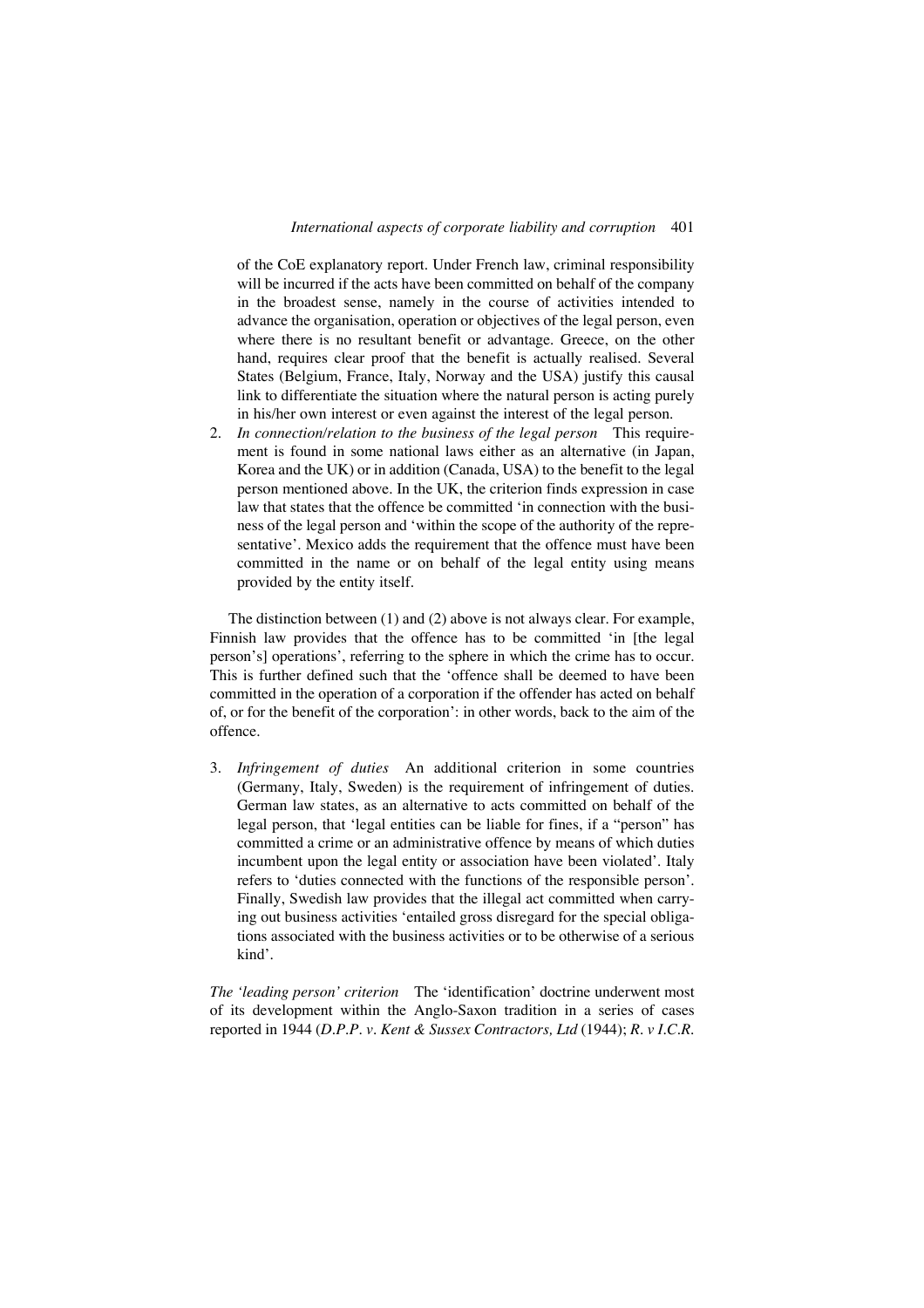*Haulage Co Ltd* (1944); *Moore v I. Bresler Ltd* (1944)). The process was first set in motion by a civil liability decision of the House of Lords in 1915 in Lennard's Carrying Co. Ltd v Asiatic Petroleum Co. (1915). The law in the UK up until the 1940s dealt with the criminal responsibility of corporations on the basis of vicarious liability. In contrast to strict liability offences (where the company was liable for the conduct of its employees without proof of any criminal state of mind) the courts began to extend vicarious liability to cover offences where some mental element was required. The culmination of the doctrine in *Tesco Supermarkets Ltd v Nattrass* (1972) established that the principle of identification applied to all offences not based on vicarious liability. The House of Lords held that a corporation could be convicted of a non-regulatory offence requiring proof of *mens rea* if the natural person who had committed the *actus reus* of the offence could be identified with the company.

This criterion has been picked up in both civil and common law systems (for example, by France and Canada). The triggering of corporate liability requires that a relationship exist between the natural and the legal person. This can include the natural person him/herself or a person under his/her authority. Where the latter case arises, the acts of the subordinate must have been made possible by 'the lack of supervision or control by a person having a leading position'. Some national laws provide a standard of liability that is based on both the EU and CoE instruments and draws together the acts committed or condoned by management and personalised management failure, originally an approach of French law (for example, Australia, Finland, France, Germany, Greece, Italy and Poland). Canada and the UK confine themselves to the 'directing mind' definition, although the Canadian approach is relatively broader since it includes the board of directors, the superintendent, the manager, or anyone else to whom the board has delegated the governing executive authority of the corporation. Canada is reportedly also considering the case where these senior company officers were aware of or wilfully blind to criminal behaviour by their subordinates.15

Many countries accept that the misdeeds of any employee can trigger corporate liability. In some instances, agents or other parties are explicitly included (for example, Denmark, Iceland, Korea, Switzerland and the USA). Whereas the USA employs a strict liability approach such that participation, acquiescence, knowledge or authorisation by higher-level employees or officers is relevant to determining the sanction, other states such as Finland, Korea, Japan, Switzerland and Sweden require that a standard of objective corporate liability be met. In Japan and Korea, this has resulted in the burden of proof for the absence of negligence being put onto the corporation. Thus in Japan the principle is based on the premise that the company did not exercise due care in the supervision or selection of an officer or employee to prevent the criminal act.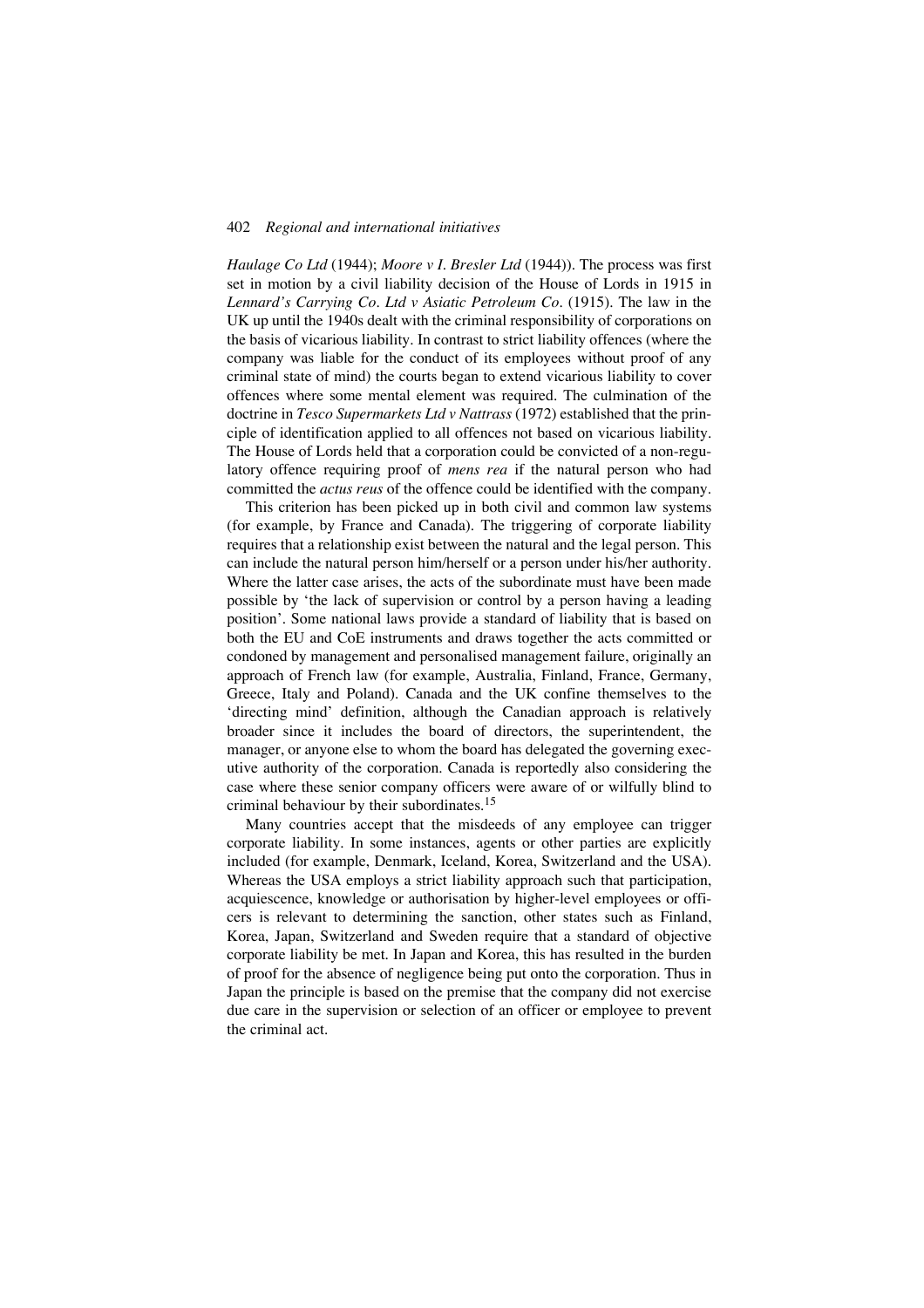The identification concepts within corporate liability have been criticised for being overly focused on the behaviour of senior officials (Fisse, 1983a; Wells, 2001). Given the complexity of corporate structures and different modes of organisation in today's multinational enterprises, the rather simplistic 'chain of command' model based on anatomical analogy is no longer a realistic metaphor. Decision-making may be more diffuse both geographically and/or functionally, making it more realistic to use an aggregation model that looks at combined and cumulative behaviour for the purposes of corporate criminal liability (Ferguson, 1998: 14).

The critique of the identification doctrine may be particularly apposite for acts of bribery by a company. The collective and cumulative behaviour of a range of employees may provide the corporate climate in which the payment of bribes may occur. Dispersing managerial responsibilities (such as authorising purchases and payments, opening bank accounts, advising on tax arrangements, selecting and employing intermediaries as well as using under-regulated financial centres to effect payments to third parties) may make it difficult to pin the blame on a single directing mind.16 For complex industries such as defence, it is not unusual to find that the buyer of the weapons system (usually a government) has insisted upon a wholly separate set of terms and conditions that are unrelated to the subject matter of the main contract. These so-called 'offset agreements' may require specialised brokers to facilitate the performance of these secondary agreements since their subject matter is outside the core business of the defence company. This scenario, with its reliance on external parties for a contract that is a *sine qua non* to the main sales agreement, creates a risk situation vulnerable to bribery. For example, a major European manufacturer of military equipment related to the authors how a (government) customer insisted upon an offset agreement involving the purchase of a large number of pork bellies. This agreement required the services of a specialised broker since it was a business area in which the company had neither knowledge nor interest, other than being a condition for an agreement being made alongside the main contract (the purchase of military equipment). In executing the offset agreement the defence company had only limited control over the specialised broker and the variety of third parties involved in this agreement. Although there were no indications of any wrongdoing by any of the parties in that particular instance, this type of agreement is neither uncommon nor unusual and may be open to misuse.

In contrast to the 'alter ego' concepts, some jurisdictions have moved towards an objective focus on the fault of the corporation itself. Under the 1995 Australian Criminal Code, a corporation can be held responsible for the acts of an agent, employee or officer, where, for crimes requiring a mental element, the 'fault element must be attributed to a body corporate that expressly, tacitly or impliedly authorised or permitted the commission of the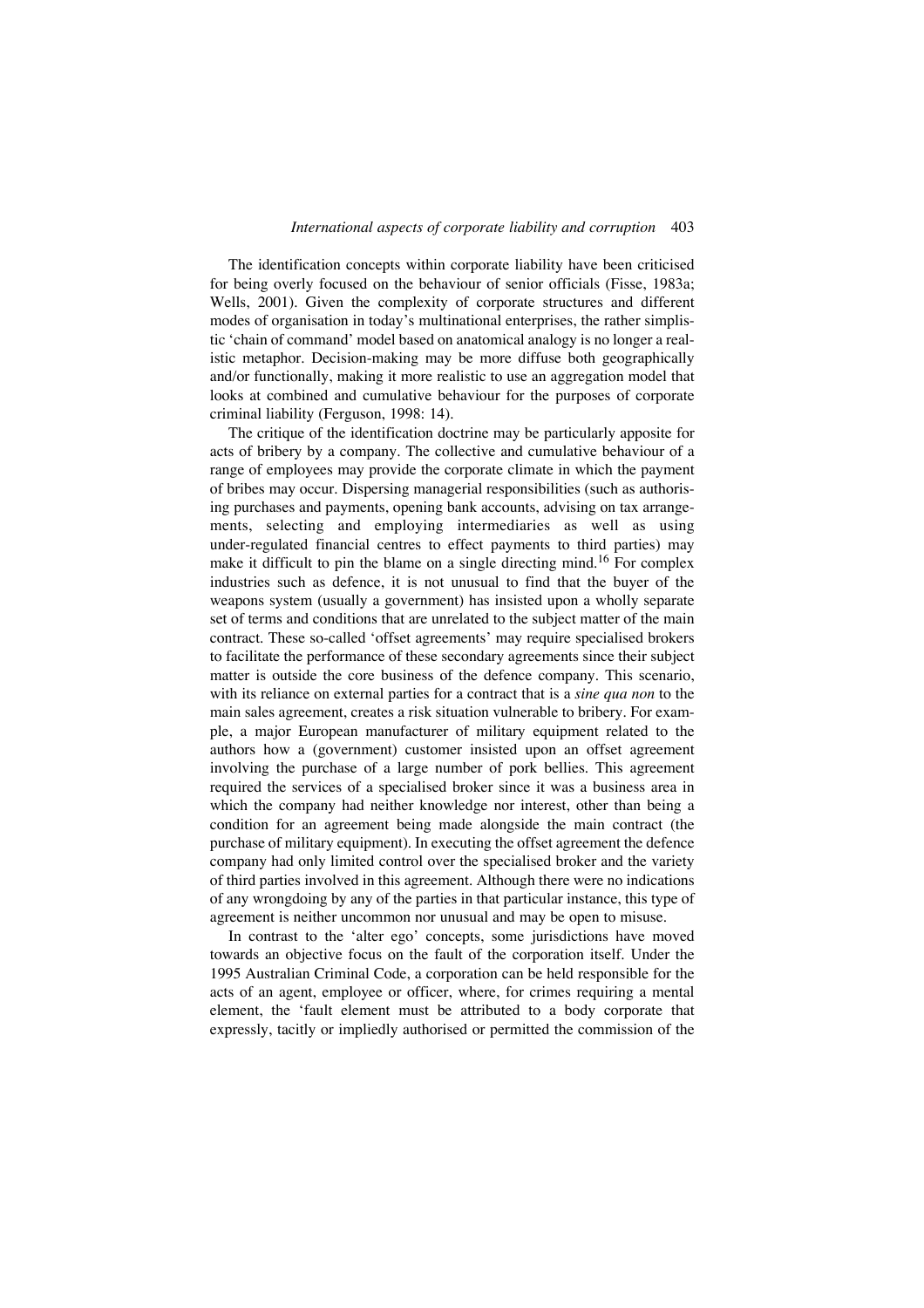offence'. Authorisation or permission can be fulfilled in three ways: (a) the traditional identification liability; (b) by extending the imputation to acts and omissions of 'high managerial agents'; or (c) a 'corporate culture . . . that directed, encouraged, tolerated or led to non-compliance with the relevant provisions'. Swiss law also provides a clear example of an objective approach in its law of 1 October 2003, which states that the crime has to be as a result of 'the lack of reasonable organisational measures'.17

*The link between proceedings against natural and legal persons* The UN Convention as well as the EU and CoE instruments address the link between legal proceedings against the natural person and the legal entity. The UN Convention under Article 26 provides that: 'Such liability shall be without prejudice to the criminal liability of the natural persons who have committed the offences'. On this point the CoE is similar to the EU 2nd Protocol and states that:

3. Liability of a legal person under paragraphs 1 and 2 shall not exclude criminal proceedings against natural persons who are perpetrators, instigators of, or accessories to, the criminal offence mentioned in paragraph 1.

Both the EU and CoE explanatory reports examine only one side of this equation (the consequences of the prosecution of the legal person on the prosecution of the natural person) but not vice versa. According to the EU explanatory report, measures taken against an entity for whose benefit a fraud has been committed by a manager, shall not exclude criminal prosecution of that manager. The CoE explanatory report provides that:

In a concrete case, different spheres of liability may be established at the same time, for example the responsibility of an organ etc. separately from the liability of the legal person as a whole. Individual liability may be combined with any of these categories of liability.

The OECD Convention is silent on this issue. However, if corporate liability is meant to be 'effective, proportionate and dissuasive' it would be hard to see how national laws could permit anything less than the UN or European instruments. In fact most of the OECD Convention members do not require the conviction of the natural person in order to prosecute or convict the legal person (Canada, Denmark, Finland, France, Greece, Germany, Iceland, Italy, Japan, Korea, the Netherlands, Sweden and the UK). The OECD has criticised two countries that require the conviction of an individual before proceedings against a corporation can commence.<sup>18</sup> The conviction of a natural person is a requirement to establish the liability of a legal person in Mexico, and in Poland a final judgment against a natural person is a prerequisite to start proceedings against the legal person.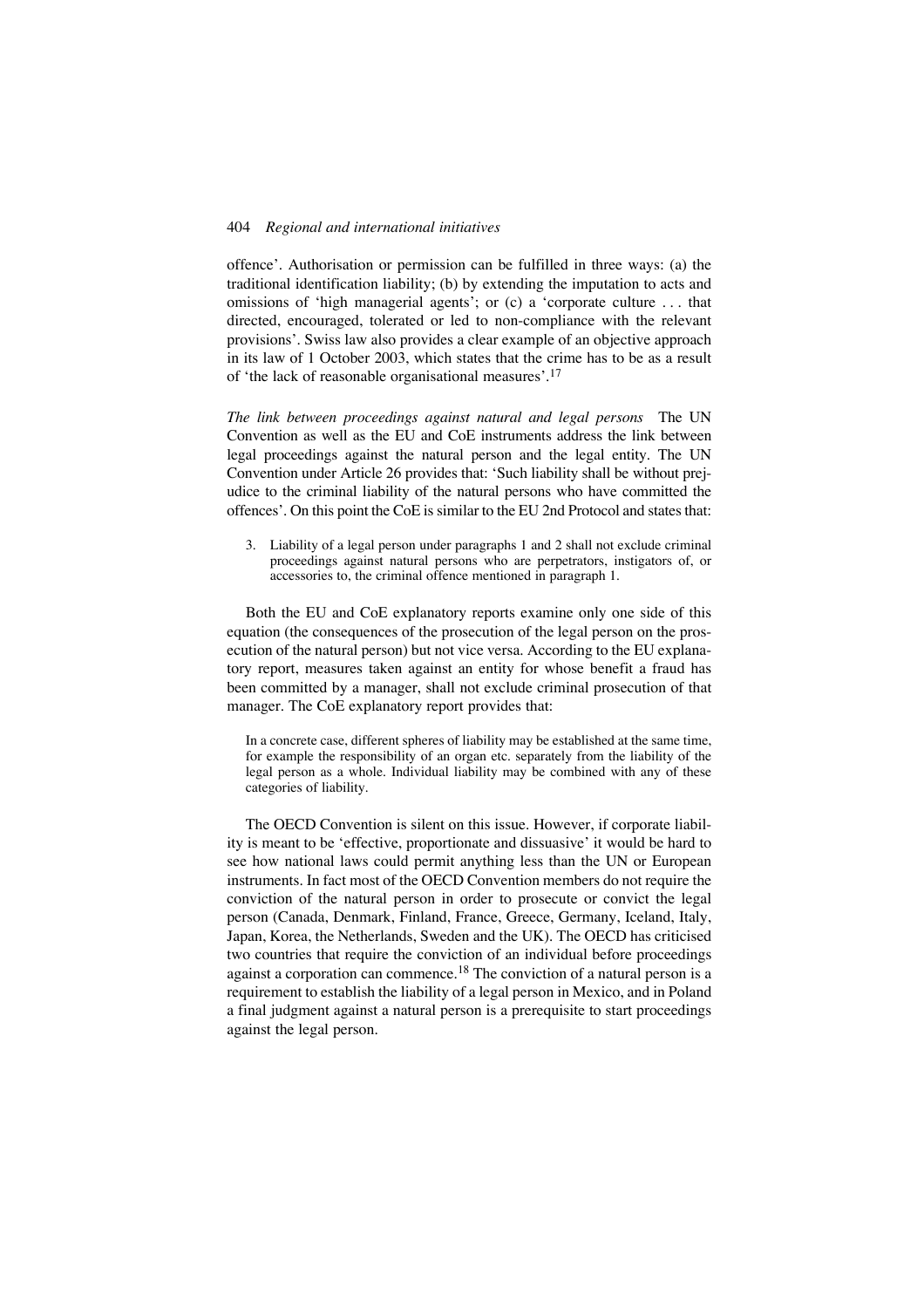In several countries the culpability of the legal person does not preclude the individual responsibility of the natural person who intended to commit the bribery (Denmark, France (explicitly), and Greece, Japan and Mexico (implicitly)). Under Finnish law, the prosecution of the legal person may be waived if the offender is a member of the management of the legal person and has already been sentenced (subject to the size of the corporation and the share held by the offender). A similar provision exists in Norway where the proximity between the natural and legal person is such that it may not be necessary to fine the company.

#### **Sanctions**

The debate about whether civil or criminal liability is appropriate for corporate misdeeds has provoked large amounts of academic literature, particularly on the subject of the range, appropriateness and effectiveness of sanctions (Coffee, 1991). The controversy relates back to philosophical notions of the aims of criminal law, the nature of criminal punishment generally, the specific sanctions available for companies, and whether blurring the distinctions between offences in torts (civil law) and criminal law somehow diminishes either field of law. In the USA, corporations themselves have engaged in efforts to influence the development of laws that would hold them accountable.19

Criminal liability is but one means of regulating corporations. Civil law, self-regulation or a combination thereof offers a panoply of possible sanctions. Traditionally, a fine is the most common sentence imposed on companies, but probation, restitution, forfeiture, confiscation and dissolution are all sentencing options that are currently available in many jurisdictions. Civil sanctions may take the form of a declaration, injunction, community service order, compensation order or a pecuniary penalty. Administrative sanctions may include infringement notices, financial penalties, publicity orders, restricting rights and revoking licences. It is also conceivable for sanctions to involve some form of arbitration or conciliation process.

The advantage of criminal sanctions most often cited is that it expresses social condemnation of the behaviour in question. Such censure may result in the loss of corporate reputation which in turn causes financial damage which is arguably the most powerful sanction that can be imposed on a corporation (Fisse, 1983b). It is of course usually the case that criminal penalties are more severe than civil penalties and fines tend to be higher. The loss of reputation for the company, and the deprivation of liberty for corporate management means that criminal penalties are perceived as harsher.

Several commentators have identified the disadvantages of criminal sanctions for corporations: companies cannot be incarcerated and fines are 'water off a duck's back' with few consequences for management (Coffee, 1981).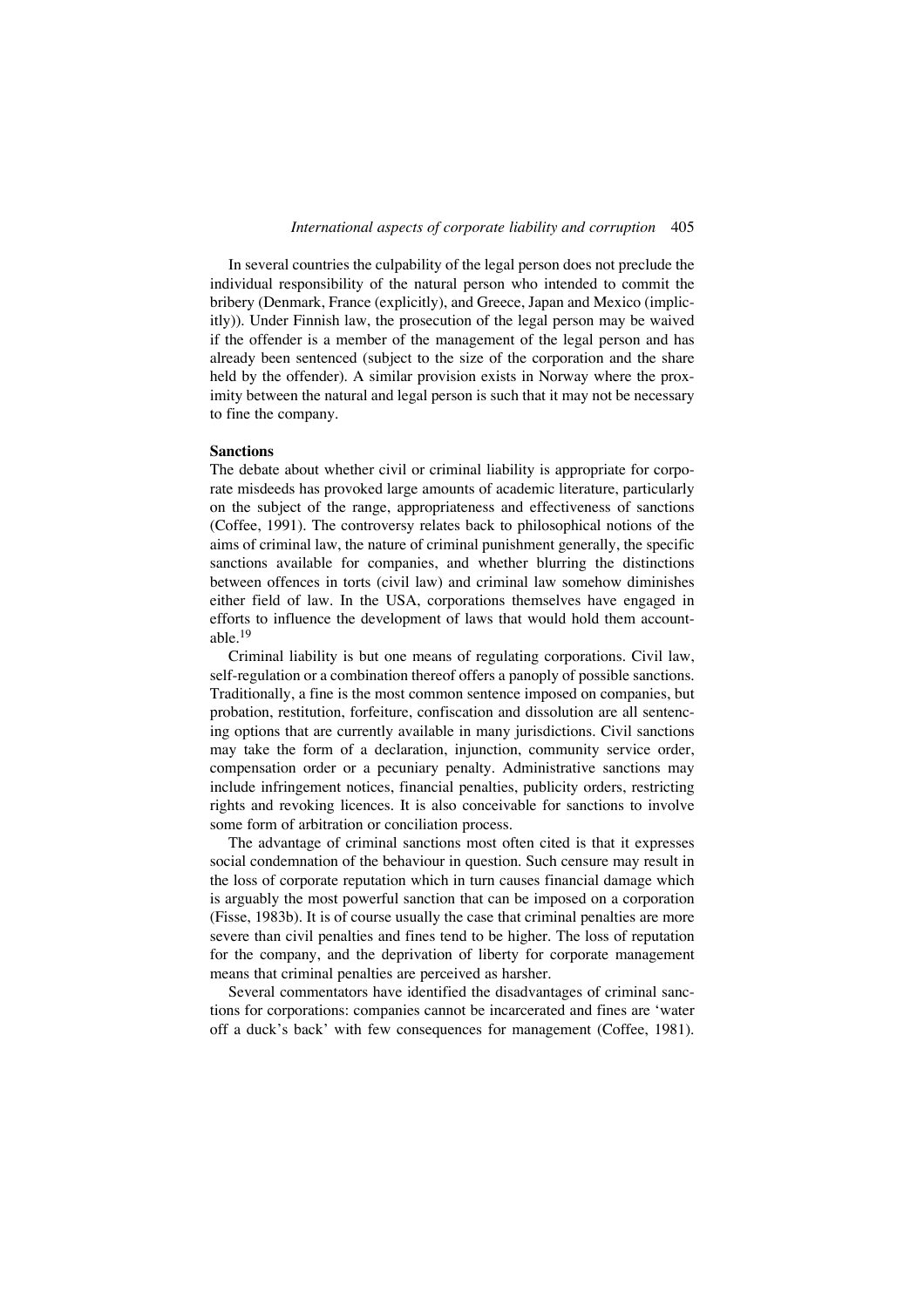The 'deterrence trap' means that the fine is limited by the wealth of the corporate offender: if a corporation is made bankrupt or is already so then fines are meaningless (ibid.: 407). Members of the OECD Convention who have employed this approach have been criticised. Poland, for example, makes sentencing dependent on the last year's tax return, which immediately benefits poor earners and newcomers.20 Denmark and Portugal have adopted the 'day fine system' which may be a more effective way of fining a company.

Moral condemnation cannot attach to an inanimate object like a company. The rehabilitative effect of criminal sanctions is also lost – sending management to prison may not necessarily contribute to changes in corporate structure to prevent future repetition of the illegal behaviour. Criminal sanctions which focus on punishment rather than cooperation promotes disharmony that deters self-regulation and puts enforcement agencies and businesses on an adversarial footing.

The EU instrument provision on sanctions is set out in Article 4 and in relation to legal entities states:

- 1. Each member state shall take the necessary measures to ensure that a legal person held liable pursuant to Article 3(1) is punishable by effective, proportionate and dissuasive sanctions, which shall include criminal or non-criminal fines and may include other sanctions such as:
	- (a) exclusion from entitlement to public benefits or aid;
	- (b) temporary or permanent disqualification from the practice of commercial activities;
	- (c) placing under judicial supervision;
	- (d) a judicial winding-up order.

The CoE instrument and the UN Convention do not identify the alternative sanctions listed above but in identical language mandate for 'effective, proportionate and dissuasive criminal or non-criminal sanctions, including monetary sanctions'.

The OECD Convention has also adopted this phrase. However, Article 3(1) applicable to both natural and legal persons envisages criminal penalties whereas Article 3(2) allows for the possible substitution of non-criminal sanctions against corporations. Confiscation and seizure are foreseen for both legal and natural persons in Article 3(3). Finally, Article 3(4) considers the 'imposition of additional civil or administrative sanctions' for both natural and legal persons. The OECD Commentary refers to the list of EU sanctions listed above as examples of sanctions beyond fines.

Countries have taken a mix of approaches in applying these standards at the national level. France, Italy (in para-criminal form) and Portugal served as models for the European instruments<sup>21</sup> and therefore have similar sanctions. Many others have followed suit with respect to exclusion from public procurement (the aforementioned countries as well as Austria, Belgium, Brazil,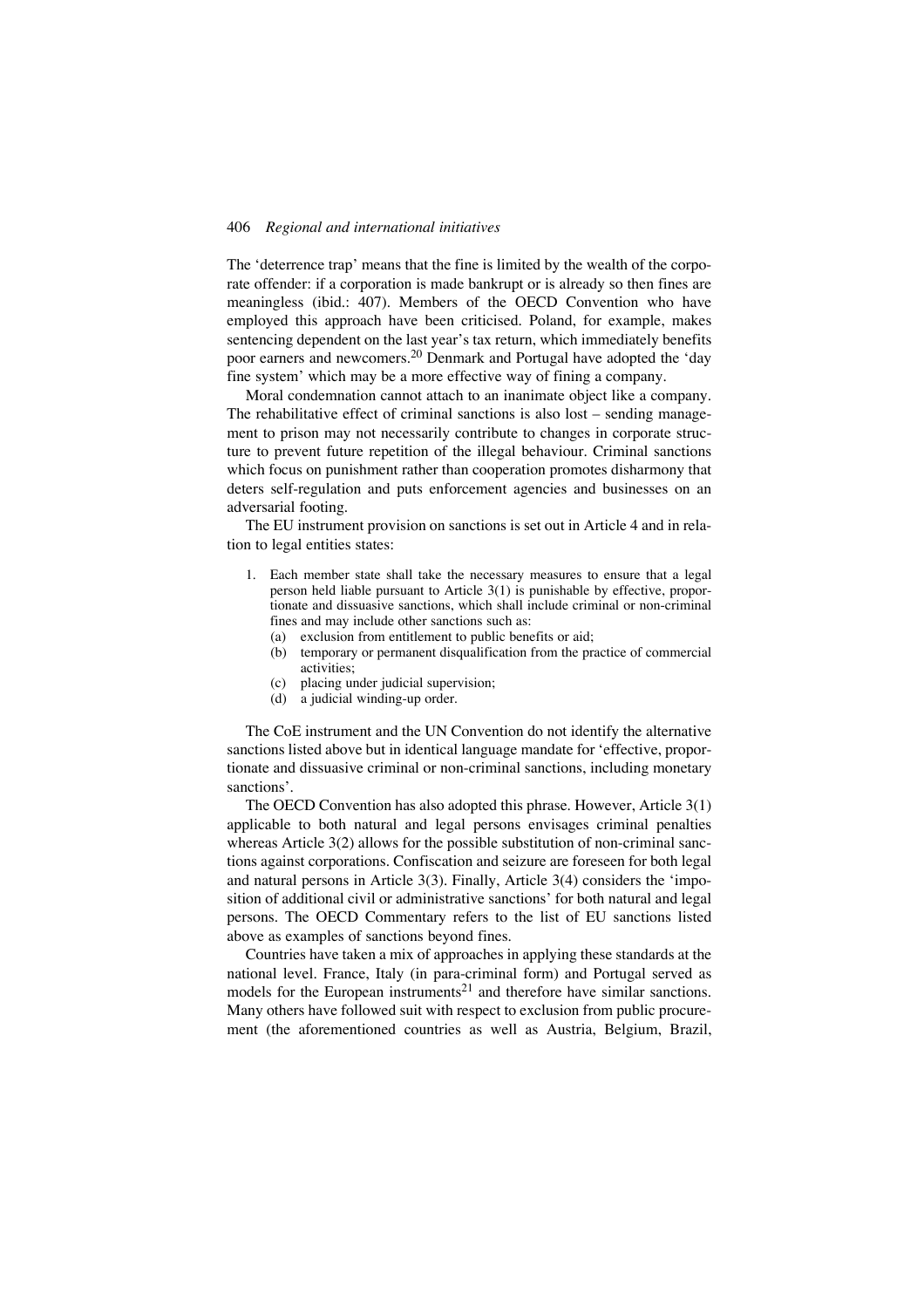France, Germany (partially), Hungary, Poland, Spain, Switzerland and the USA). Several countries have attempted to address the issue of restitution (for example, the Netherlands), although the USA has taken the position that fines act as a stronger deterrent than seizure and that the former should take precedence. Italy's law has a built-in incentive with the possibility of substantially reduced fines if credible rehabilitative efforts are made within the company.

The notion of rewarding conduct is an approach promulgated by the US Sentencing Guidelines. The guidelines envisage a three-stage process by which courts set fines for convicted corporate offenders. The basis of the fine reflects the gravity of the offence. Seriousness is assessed against the pecuniary gain to the offender; the pecuniary loss to the victim (and whether it was caused intentionally, knowingly or recklessly); and the intrinsic wrongfulness of the offence according to a statutory table. The court will then multiply the fine by a numerical factor that reflects culpability. This gives a recommended fine range from which the court will determine the amount due unless departure therefrom is justifiable. In calculating 'culpability' the court will have regard to factors that affect the position negatively and positively. The most important mitigating factor is establishing a generally effective compliance programme to prevent and detect violations and reporting possible offences to appropriate authorities before they learn of it from another source. Developing internal codes of compliance to address anti-corruption issues are gaining currency, and not only in the USA. Once this initial step has been taken, companies may develop the courage to address the issue more widely with their competitors.

#### **Alternative measures**

Corporations are an omnipresent feature of society, several wield more power than states (Jorgensen, 2000: 174), and the continuing technological revolution keeps them globally active. It is not unreasonable to 'impute to corporations social duties including the duty not to offend all relevant parts of the criminal law'.<sup>22</sup> Notions of corporate responsibility continue to develop. The UN Global Compact, $^{23}$  originally conceived as a means for global businesses to address human rights, labour and environmental issues, has recently added a new tenth principle stating that 'business should work against corruption in all its forms, including extortion and bribery'. The UN noted the importance of 'developing sectoral initiatives' in its report on the consultation process. Certain industry groups have already embarked upon this course in recognition that this could be a useful way to 'level the playing field' when competing for international business.

#### *Developing industry standards*

The Engineering and Construction Industry Anti-Bribery Principles<sup>24</sup> were concluded under the auspices of the World Economic Forum with the Basel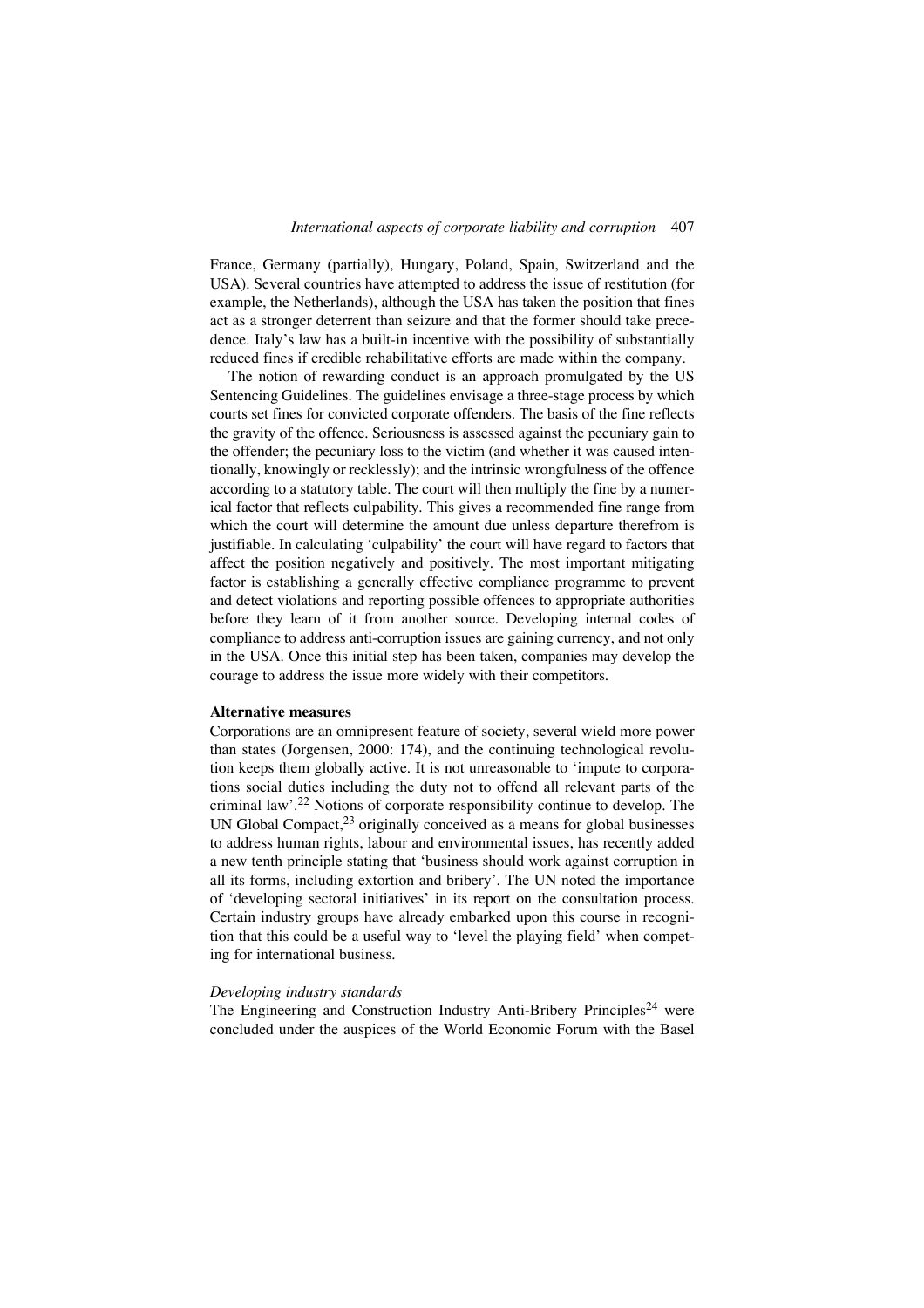Institute on Governance and Transparency International acting as joint facilitators. This is an example of what can be achieved by rival companies who want to take a proactive approach in tackling transnational bribery. The methodology used to develop these principles built upon that developed by 12 major private banks known as the Wolfsberg Group. Their Principles on Anti-Money Laundering<sup>25</sup> stand out as an example of what can be achieved by major players who are normally rivals in a highly competitive market. They were developed by the banks together with civil society over a relatively short period of time. Continually refined and added to, their website contains a range of statements and guidance documents that this group has agreed to implement on a global basis. Interestingly, the principles have been adopted by other banks that are not formally members of the Wolfsberg Group and used for compliance training purposes. Unlike the engineering and construction industry principles, the Wolfsberg Principles do not deal with the issues of bribery and corruption directly. The integrity standards developed by the International Federation of Consulting Engineers  $(FIDIC)^{26}$  directed at reducing corruption in aid-funded public procurement from the private sector are a similarly dynamic set of principles that commit the industry to a standard of behaviour from which it is difficult to deviate.

Industry standards are gradually gaining ground with new efforts discernible in various sectors, such as oil and gas and its supply chain, power, mining and defence. All are either contemplating the idea of collaboration or in the process of discussing the consequences of revealing their innermost secrets regarding the issue of bribery in international business transactions. Developing a common solution to commercially sensitive issues such as agents' contracts might prevent the use of agents as a conduit for bribery. Their motivation is the changing international legal framework, the costs of competitive advantage obtained through corruption and the attendant risks to corporate reputation in the event of exposure. Self-regulation through industry standards will be increasingly deployed in a variety of industries in the future.

### *Methodology of industry standards*

The obstacles to bringing together rival companies to address these issues are significant. The whole process is very delicate if subsisting bribery exists within the particular industry. It is essential that the composition of the group is of the right balance – this means major companies in the sector in question that have a significant world market share, are active internationally and for whom the importance of a level playing field and preserving reputations are of economic significance. Timing is also of the essence: recognising and seizing the moment when an individual company has taken – or is well on the way to taking – the decision to confront the problem of corruption directly.

The way forward is a frank and forthright approach. The optimal size of the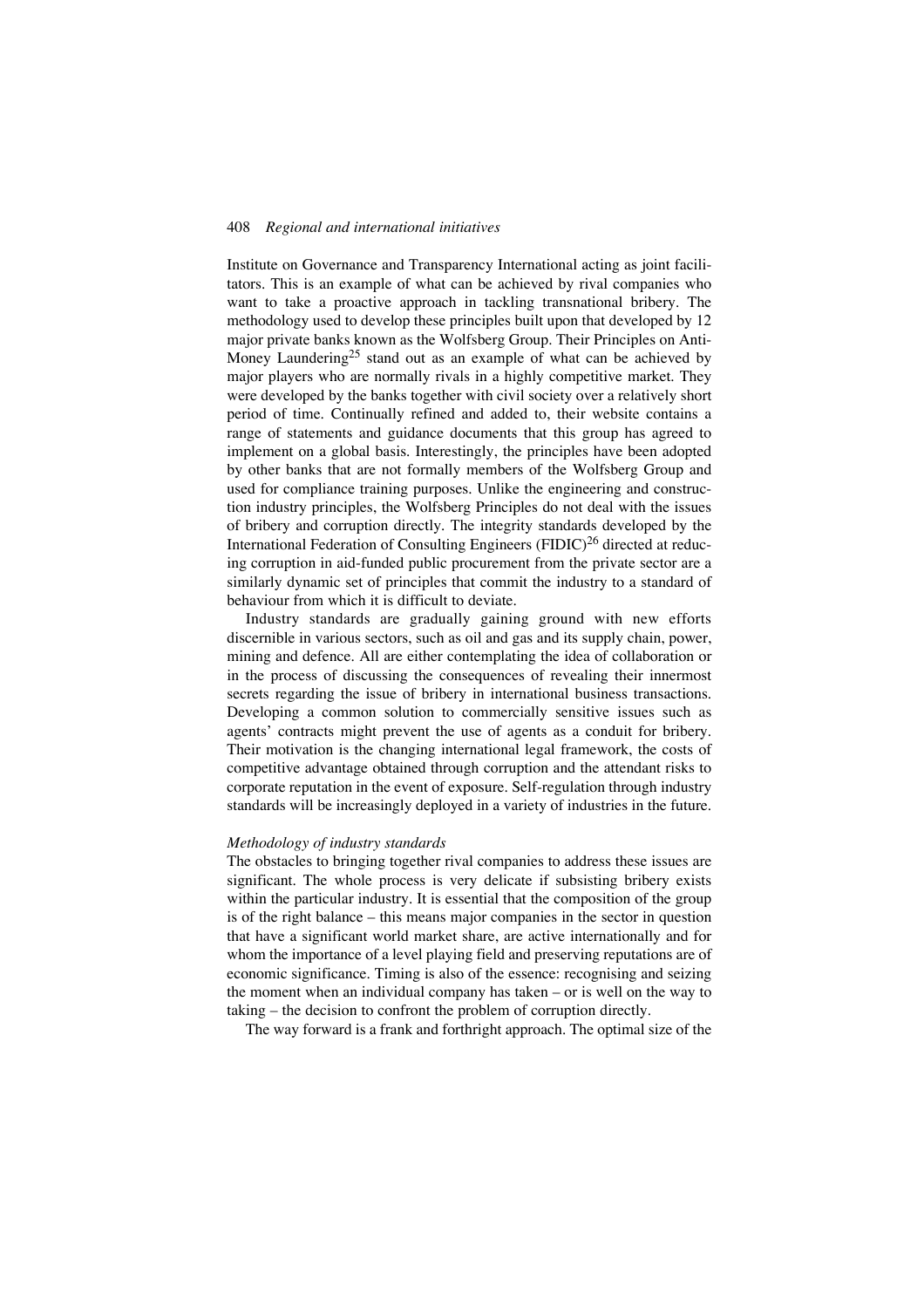group is in the region of 10–12 companies represented by the top echelons of management, thereby maximising their decision-making capacity. This lends momentum and weight to the whole process and is of crucial importance to the procedure. Since this process is undoubtedly a novel experience for most of the participants and may be outside their usual business experience, the use of external facilitators nurturing the process can be invaluable. How to control and monitor the implementation of the resulting standards needs to be considered for the longer term, either by adapting the peer review principle or through external agencies. After having formulated an industry standard the participants might either want to keep it 'secret' and monitor each other or they may want to make their document public, promote its implementation and encourage the participation of others. The latter may involve other companies directly (by 'subscription' as the Wolfsberg process was in the initial phase) or indirectly via regulators (its current state). When and how other companies within industry can join the 'club' must also be considered.

The advantages of industry standards are the speed and flexibility with which they can be created and their adaptation to specific aspects of corruption facing any given sector of industry. The acknowledgement by major companies that they are confronting issues related to bribery will, in turn, bolster government efforts to tackle the issues, making it harder for anyone to avoid their judicial, legislative or legal responsibilities. The disadvantage of industry standards relates to monitoring and how best to achieve it. Deferring this question affects the credibility of the process. This question falls to regulators for the Wolfsberg Group and remains unresolved for the engineering and construction group as a self-regulatory tool industry standards act as a dynamic spur to policy-makers and can achieve a complementary status to existing legislation.

#### **Conclusion**

The behaviour of corporations affects all our lives. The degree of economic and political influence they wield varies according to several factors, not least size and whether they engage in international activities. Those companies that operate on a transnational basis may have been less easily held to account for corruption in the past. This position has changed over the last two decades, and not only in legal terms. Corporations can no longer regard bribery as a legitimate, tax deductible means to oil the wheels of business. Corruption carries a risk that is explicit in legal provisions and implicit in economic terms through potential damage to reputation (adverse publicity, boycotting and blacklisting) as well as criminal and civil sanctions. These developments have occurred at voluntary and regulatory levels – through compliance codes which aim to moderate corporate behaviour both internally and more broadly through industry-wide initiatives and international and domestic legal changes which affect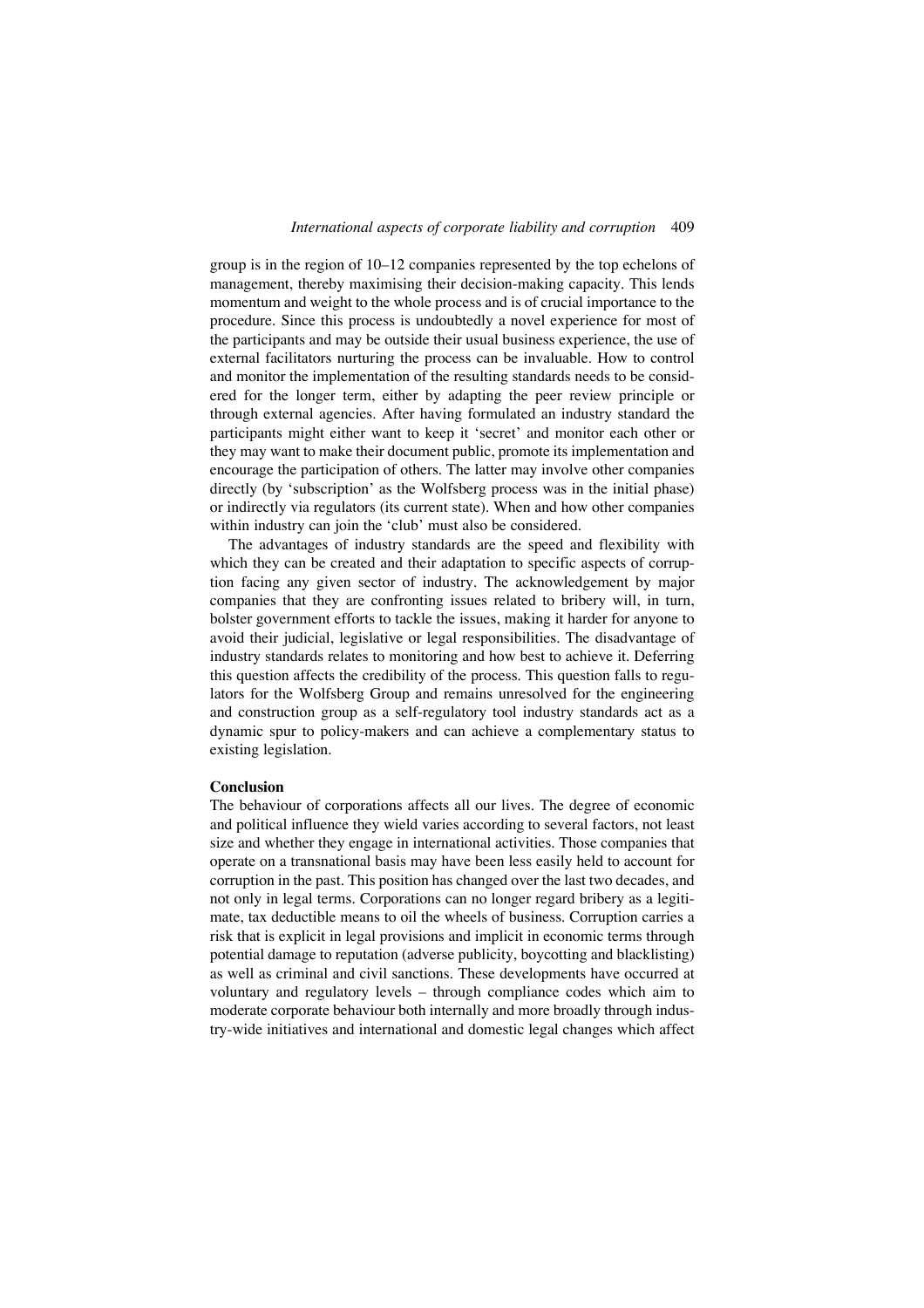the operating landscape. Both of these approaches put pressures on business, but is one route preferable or can they be reconciled?

Although companies may currently be wrestling with the question as to where the boundaries of, for example, their human rights obligations should be set,<sup>27</sup> there seems to be a steady momentum to ensure that corporate social responsibility will continue to expand. This has been clearly demonstrated in relation to corruption with the UN Global Compact. Self-regulatory approaches are traditionally regarded as being business orientated, risk based, flexible and adaptable to the complexities of the organisational structures of modern transnational corporations. On the other hand, the legal implications of voluntary initiatives can be problematic in some jurisdictions, most notably the USA.

On the regulatory side, the Phase Two country reviews of the implementation of anti-bribery laws under the OECD Convention are currently being conducted by the OECD Working Group on Bribery. The effectiveness of policies and procedures with respect to the prosecution of corporations suspected of paying bribes to obtain or retain business in their international transactions are being carefully assessed. The adequacy of sanctions, the degree of prosecutorial discretion and the vigour of preventive measures are taken into account before the country assessment is published on the internet. An international standard is emerging which may prompt the OECD Working Group to revisit the issue of 'effective, proportionate and dissuasive' sanctions. The working group will continue to use 'peer pressure' to raise the standards of corporate behaviour to ensure a more level playing field for all companies competing in the global market. These developments will continue to gain momentum with the entry into force of the UN Convention, which will subsequently harmonise laws and bring new challenges for legal entities with respect to asset recovery.

Can the regulatory and voluntary approaches be reconciled when considering corporate liability for corruption? A cumulative approach is called for if the aim of making corporations liable for corruption is to deter and reduce bribery within a larger effort to tackle the pernicious effects of corruption in 'southern' countries' governments, international organisations, civil society and business need to act in a concerted manner. In practice this means not just waving the stick of criminal law sanctions but also producing the carrots to bring about real changes in corporate behaviour on a voluntary basis. Hence codes of practice constitute a valuable output. Business is calling for a credible and effective form of international 'helpline' to which they can turn for guidance on how to proceed when confronted with extortive demands. Although this idea was initially mooted by the ICC several years ago, it has gained new currency and would be a welcome addition to the array of approaches that are needed to make inroads into the problem of corruption.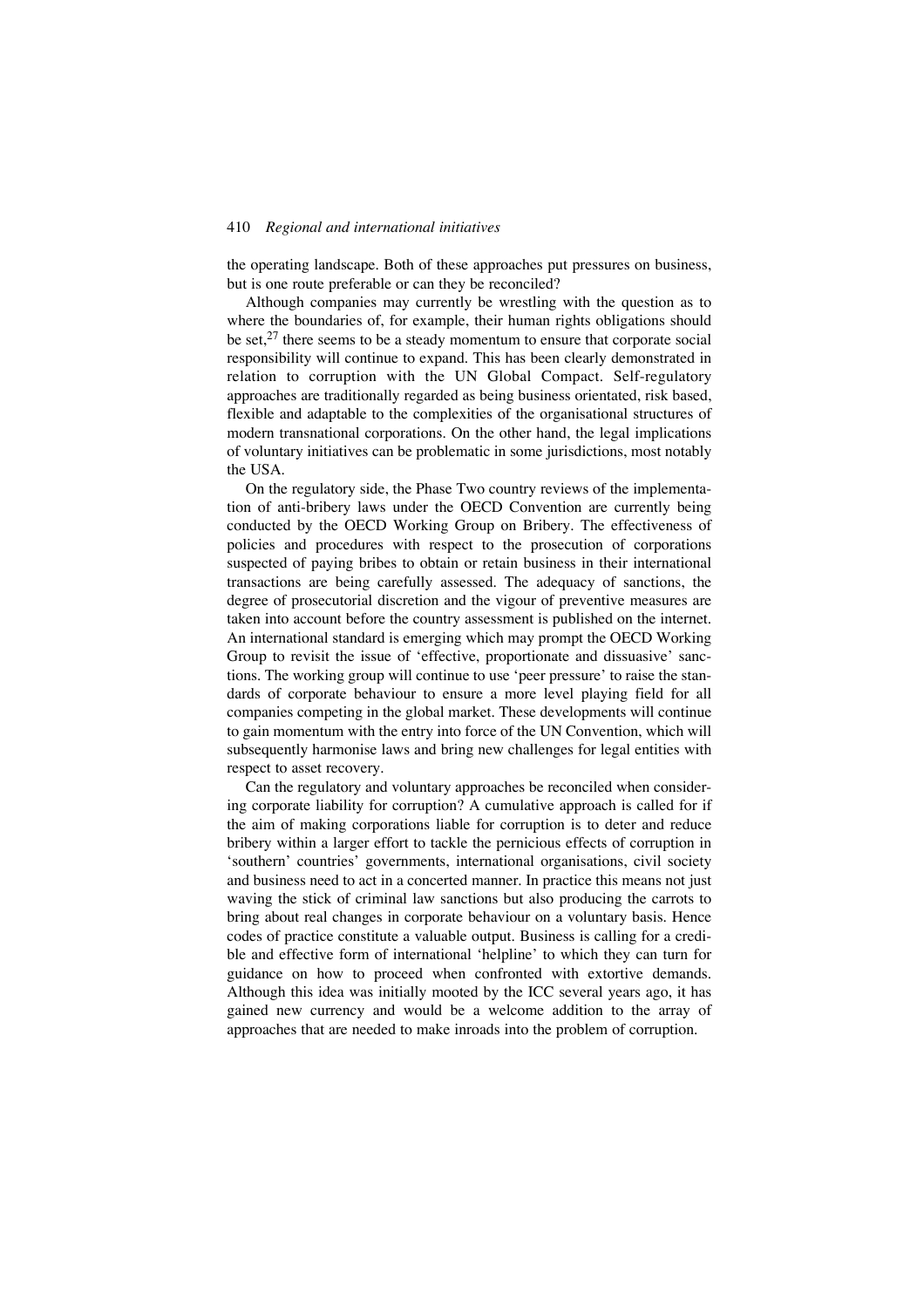# **Notes**<br>1. Pr

- Press reports on Statoil by Kambiz Foroohar on www.Bloomberg.com. The authors thank him and Karina A. Litvack of ISIS Asset Management for information and interpretation of the Statoil share price.
- 2. For the 'red flags' that alert a company to risks when engaging an agent, see Davies  $(2003)$
- 3. See Iranian news reports from Shargh quoted on www.Bloomberg.com, 8 April 2004, by Kambiz Foroohar and Marc Wolfensberger.
- 4. For the initiatives of financial intermediaries, see the statements and principles issued by the Wolfsberg Group of private banks: www.Wolfsberg-Principles.com, and Chaim Even-Zohar, Diamond Industry Strategies to Combat Money Laundering and the Financing of Terrorism (ABN-Amro, The Hague, 2004).
- 5. Foreign Corrupt Practices Act 1977 (US) amended 1988, USC Title 15, chap. 2B.
- 6. See www.iccwbo.org.
- 7. See www.transparency.org.
- 8. See, for example, the current case of the Canadian company Acres International found guilty by a national court in 2002 of paying bribes to a public official in relation to the Lesotho Highland Water Project.
- 9. Recommendation of the Council on Bribery in International Business Transactions, 27 May 1994.
- 10. OECD Convention on Combating Bribery of Foreign Public Officials in International Business Transactions 17 December 1997 (signed December 1997 and entered into force 15 February 1999), http://www.oecd.org/document/21/0,2340,en\_2649\_37447\_2017813\_ 1\_1\_1\_37447,00.html.
- 11. Over 100 countries have signed the UN Convention, and at May 2004, two countries had deposited their ratification documents (Kenya and Sri Lanka).
- 12. See further the Commentaries on the OECD Convention on Combating Bribery of Foreign Public Officials in International Business Transactions.
- 13. Membership of the OECD Convention includes non-OECD countries: Argentina, Brazil, Bulgaria, Chile, Estonia and Slovenia.
- 14. The Explanatory Report is located at *Official Journal* C 091, 31 March 1999.
- 15. See the Phase 1 and Phase 2 Reports on Canada conducted by the OECD Working Group on Bribery, www.oecd.org/dataoecd/20/51/31643074.pdf.
- 16. See OECD Working Group on Bribery Phase 2 Review of Bulgaria at p. 26, www.oecd.org/ dataoecd/8/19/2790505.pdf.
- 17. Pieth (2003). See also Phase 1 examination of Switzerland by the OECD Working Group on Bribery, www.oecd.org/dataoecd/16/45/2390117.pdf.
- 18. See OECD Working Group on Bribery Phase 1 reports, www.oecd.org/dataoecd/ 15/30/2388858.pdf and www.oecd.org/dataoecd/39/45/2020928.pdf. The critique was upheld by the Working Group in the Phase 2 evaluation in June 2004.
- 19. See Dobbin (1998: 43) for an account of the steps taken by General Electric to 'derail' the US corporate Sentencing Guidelines.
- 20. OECD Working Group on Bribery Phase 1 Review of Poland, www.oecd.org/ dataoecd/39/45/2020928.pdf.
- 21. Council of Europe Committee of Ministers Recd. (88) 18 adopted 20 October 1988.
- 22. Per Turner J. in *P&O European Ferries (Dover) Ltd* (1991) 72, 83, quoted in Pinto and Evans (2003: 5).
- 23. See further, www.unglobalcompact.org/.
- 24. Business Principles for Countering Bribery in the Engineering & Construction Industry, www.skanska.com/files/EC%20Principles%2012.23.03.pdf. See also Aiolfi (2004).
- 25. See www.wolfsberg-principles.com/.
- 26. See www.fidic.org.
- 27. See www.novartisfoundation.com/en/articles/human/symposium\_human\_rights/speeches/ speech\_vasella.htm.